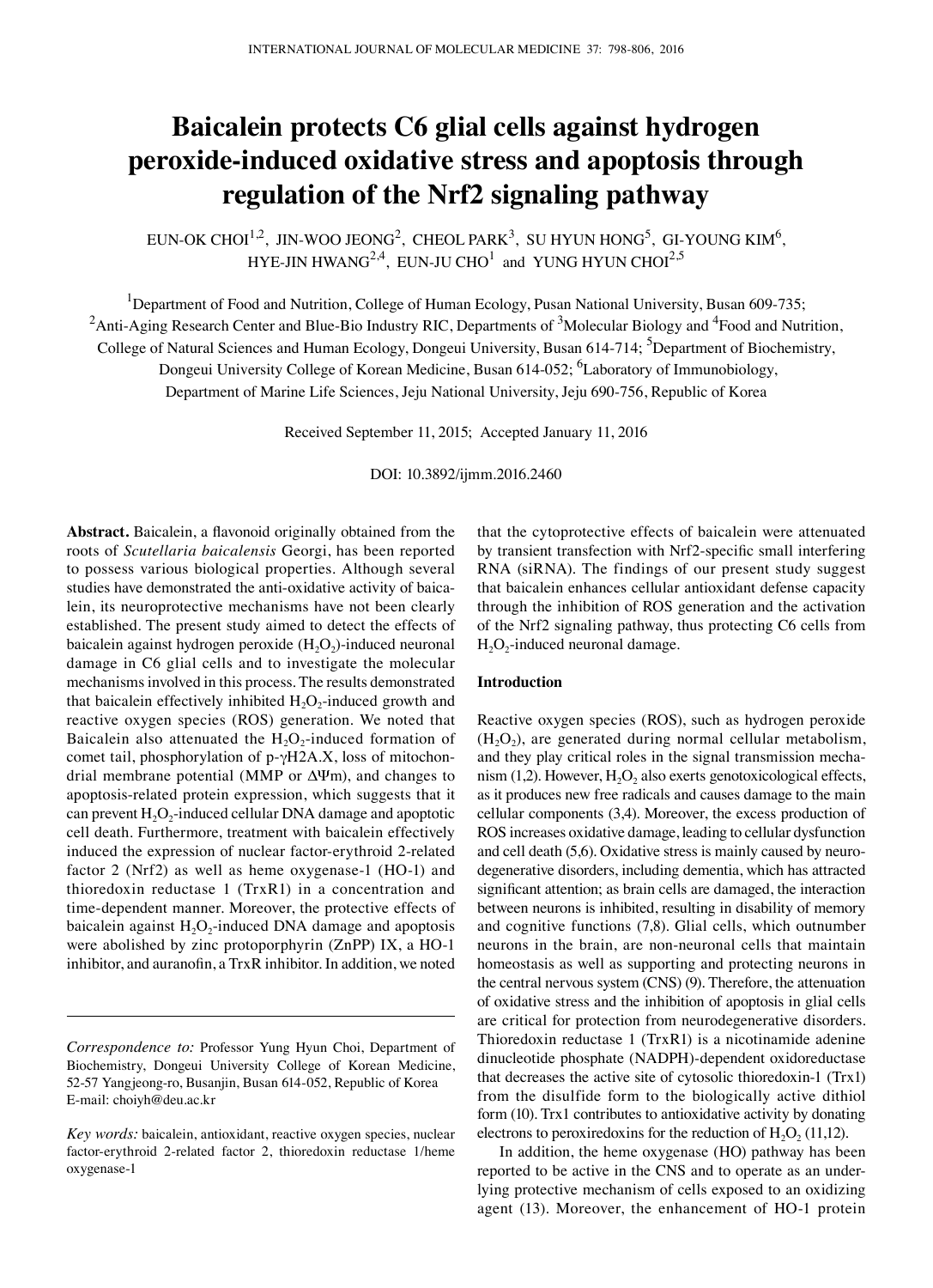expression has been associated with protection against stress conditions, such as oxidative stress (14). HO-1 gene expression is mainly regulated by the nuclear factor-erythroid 2-related factor 2 (Nrf2)-antioxidant response element (ARE) pathway, and the induction of this enzyme protects cells against oxidative stress-induced damage and apoptosis (15,16). The Kelch-like ECH-associated protein-1 (Keap1) controls Nrf2 activation and nuclear accumulation by binding to the Nrf2 protein and targeting it for proteosomal degradation (17). Nrf2 is released from Keap1 repression under conditions of oxidative stress, and it translocates to the nucleus where it increases several antioxidant genes, such as HO-1 and TrxR1 (15,18,19). Thus, we suggest that the activation of Nrf2 is crucial for the cytoprotective mechanism against oxidative stress.

Baicalein, a flavonoid originally obtained from the roots of a traditional Chinese herb, *Scutellaria baicalensis* Georgi, has been widely used in the treatment of inflammation, hypertension, cardiovascular disease, bacterial infection and cancer (20,21). Moreover, the neuroprotective effects of baicalein have been demonstrated in several experimental models, such as models of Alzheimer's disease (22,23), ischemic stroke (24,25), and Parkinson's disease (26,27). However, an association between the Nrf2 pathway with the neuroprotective role of baicalein against oxidative stress in glial cells has not previously been demonstrated. Thus, in the present study, we investigated the neuroprotective effect exerted by baicalein and also its mechanisms which protect against  $H_2O_2$ -induced neuronal damage in a model using C6 glial cells.

### **Materials and methods**

*Reagents and antibodies.* In the present study, Dulbecco's modified Eagle's medium (DMEM), fetal bovine serum (FBS), and antibiotics (penicillin and streptomycin) were all purchased from Welgene, Inc. (Daegu, Korea). Baicalein  $(5,6,7$ -trihydroxyflavone; purity 98%),  $H_2O_2$ , 3-(4,5-dimethylthiazol-2-yl)-2,5-diphenyltetrazolium bromide (MTT), propidium iodide (PI), 5,5',6,6'-tetrachloro‑1,1',3,3'‑tetraethylbenzimidazolylcarbocyanine-iodide (JC-1), zinc protoporphyrin (ZnPP) IX and auranofin were all purchased from Sigma Chemical Co. (St.Louis, MO, USA); 2',7'-dichlorofluorescein diacetate(DCFH-DA) was obtained from Molecular Probes, Inc. (Eugene, OR, USA); primary antibody against phosphorylated histone variant H2A.X (p-γH2A.X; #9718) was obtained from Cell Signaling Technology, Inc. (Danvers, MA, USA); β-actin (sc‑1616), poly(ADP-ribose) polymerase (PARP; sc‑7150), X-linked inhibitor of apoptosis protein (XIAP; sc‑11426), Nrf2 (sc‑13032), Keap1 (sc-15246), HO-1 (sc-7696) and TrxR1 (sc-28321) antibodies were all purchased from Santa Cruz Biotechnology, Inc. (Santa Cruz, CA, USA). The secondary antibodies against goat anti-rabbit IgG-HRP (sc-2004), goat anti-mouse IgG-HRP (sc‑2005) and bovine anti‑goat IgG‑HRP (sc‑2350) were all purchased from Santa Cruz Biotechnology, Inc.

*Cell culture and treatment.* C6 glial cells were obtained from the American Type Culture Collection (ATCC; Manassas, VA, USA) and maintained in DMEM supplemented with 10% heatinactivated FBS and antibiotics (100  $\mu$ g/ml streptomycin, 100 U/ ml penicillin) at 37˚C in a humidified incubator in an atmosphere of 5%  $CO<sub>2</sub>$  in air. Baicalein was dissolved in dimethyl sulfoxide (DMSO) as a stock solution at 100 mM, which was then diluted with DMEM to the desired concentration prior to use.  $H<sub>2</sub>O<sub>2</sub>$  was diluted in DMEM to a final concentration of 0.5 mM.

*Cell viability assay.* C6 cells were seeded in 6-well plates at a density of  $2x10^5$  cells/well. After incubation for 24 h, the cells were pretreated with various concentrations of baicalein for 1 h prior to incubation in the absence or presence of  $H_2O_2$  for 24 h. An MTT working solution (0.5 mg/ml) was added to the culture plates and incubated for 3 h at 3˚C. The culture supernatant was removed from the wells, and DMSO was added to dissolve the formazan crystals completely. The absorbance of each well was measured at 540 nm using a microplate reader (Dynatech Laboratories, Chantilly VA, USA). The effect of baicalein on cell growth was assessed as the percentage of cell viability, in which the vehicle-treated cells (0.05% DMSO) were considered 100% viable.

*Comet assay (single-cell gel electrophoresis).* The cell suspension was mixed with 0.5% low melting agarose (LMA) at 37˚C, and the mixture was spread on fully frosted microscopic slides pre-coated with 1% normal melting agarose. After solidification of the agarose, the slides were covered with 0.5% LMA and then immersed in a lysis solution (2.5 M NaCl, 100 mM Na-ethylenediaminetetraacetic acid (EDTA), 10 mM Tris, 1% Triton X-100, and 10% DMSO, pH 10.0) for 30 min at 4˚C. The slides were then placed in a CometAssay Electrophoresis System Starter Kit (KORMED, Seongnam, Korea) containing 300 mM NaOH and 10 mM Na-EDTA (pH 13.00) for 40 min to allow for DNA unwinding and examination of alkali-labile damage. An electrical field was then applied (300 mA, 20 V) for 20 min at 4˚C to draw the negatively charged DNA toward the anode. After electrophoresis, the slides were washed three times for 5 min at 4˚C in a neutralizing buffer (0.4 M Tris, pH 7.5). The slides were then stained with 20  $\mu$ g/ml PI and observed using a fluorescence microscope (Carl Zeiss, Inc., Oberkochen, Germany). The images were also analyzed using an image analysis system (Komet 5.5; Kinetic Imaging, Liverpool, UK) to evaluate the degree of DNA damage. The tail length and the tail moment were used as measures of the extent of DNA damage. One hundred cells were randomly selected from one sample (two slides were made for one sample, 50 randomly selected cells per slide) and then measured. We calculated the values of the mean tail length for each sample and the percentage values of the cells in five ranges of tail length: undamaged cells without a tail, cells with a tiny tail, cells with a dim tail (28), cells with a clear tail, and only tail. The ranges of tail length and tail moment were divided arbitrarily in the present study.

*Measurement of intracellular ROS.* To assess the generated ROS, the cells were incubated with 10  $\mu$ M DCFH-DA for 20 min at room temperature in the dark to monitor ROS production. ROS levels in the cells were monitored with a flow cytometer (Becton-Dickinson, San Jose, CA, USA) using CellQuest Pro software, as previously described (29).

*Measurement of apoptosis.* For quantitative assessment of the induced cell apoptotic rate, a fluorescein-conjugated Annexin V (Annexin V-FITC) staining assay was performed according to the manufacturer's instructions (BD Biosciences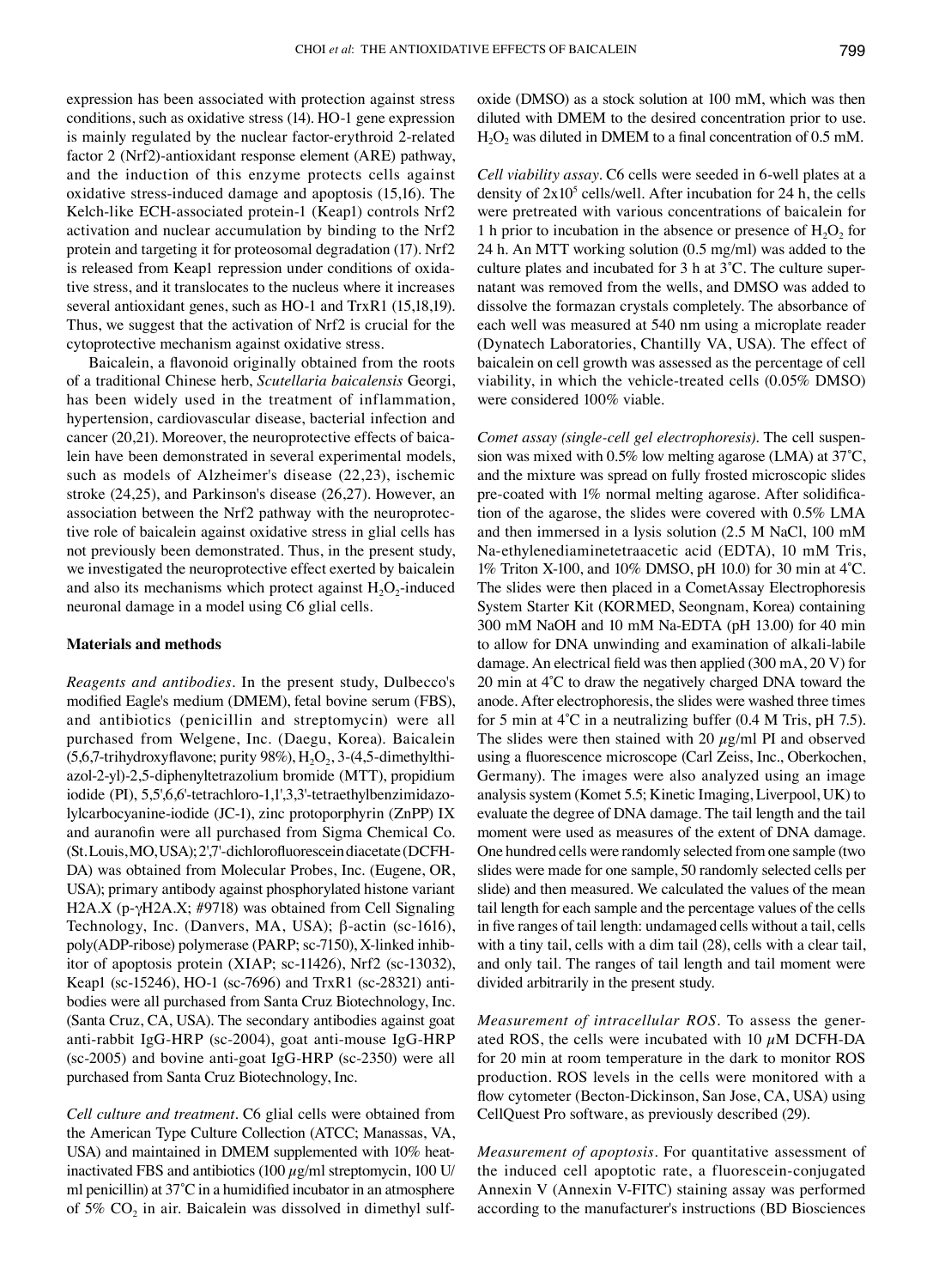Pharmingen, San Jose, CA, USA). Briefly, the cells in each sample were stained with 5  $\mu$ l Annexin V-FITC and 5  $\mu$ l PI. After incubation for 15 min at room temperature in the dark, the degree of apoptosis was quantified by flow cytometer as a percentage of the Annexin V-positive and PI-negative cells (Becton-Dickinson) using CellQuest Pro software (29).

*Measurement of mitochondrial membrane potential (MMP; ΔΨm).* The mitochondrial transmembrane electrochemical gradient was measured using JC-1 staining. Briefly, the cells were collected and incubated with 10  $\mu$ M JC-1 solution for 15 min at 37˚C in the dark. The fluorescence intensity of the red/green ratio was quantified by flow cytometer (Becton‑Dickinson) using CellQuest Pro software, as previusly described (30).

*Protein extraction and western blot analysis.* After removing the media, the cells were washed with ice-cold phosphate-buffered saline (PBS) and gently lysed for 20 min in an ice-cold lysis buffer (40 mM Tris, pH 8.0, 120 mM, NaCl, 0.5% nonidet‑P40, 0.1 mM sodium orthovanadate,  $2 \mu g/ml$  leupeptin, and 100  $\mu g/ml$ phenymethylsulfonyl fluoride). The supernatants were collected, and the protein concentrations were determined using a Bio-Rad protein assay kit (Bio-Rad Laboratories,Inc., Hercules, CA, USA). For western blot analysis, equal amounts of protein extracts were denatured by boiling at 95˚C for 5 min in a sample buffer [0.5 M Tris-HCl, pH 6.8, 4% sodium dodecyl sulfate (SDS), 20% glycerol, 0.1% bromophenol blue and 10% β-mercaptoethanol] at a ratio of 1:1. The samples were stored at -80˚C or immediately used for western blot analysis. Aliquots containing  $30 \mu$ g of total protein were separated by denaturing SDS-polyacrylamide gel electrophoresis and transferring electrophoretically to nitrocellulose membranes (Amersham Biosciences, Arlington Heights, IL, USA). The membranes were then blocked with 5% skim milk and incubated overnight at 4˚C with primary antibodies, probed with enzyme-linked secondary antibodies for 1 h at room temperature, and detected using an enhanced chemiluminescence (ECL) detection system (both from Amersham Biosciences).

*Small interfering RNA (siRNA) transfection.* Nrf2 siRNA and control siRNA were both purchased from Santa Cruz Biotechnology, Inc. The siRNAs were transfected into C6 cells according to the manufacturer's instructions using Lipofectamine® RNAiMAX transfection reagent (Invitrogen, Carlsbad, CA, USA). The cells were seeded in 6-well culture plates for transfection and incubated with 50 nM control or Nrf2 siRNA for 24 h in serum-free OPTI-MEM media (Invitrogen). After 24 h transfection, the cells were incubated under the experimental conditions.

*Statistical analysis.* Data are expressed as the means ± standard error of the mean (SEM). The comparison between groups was undertaken using ANOVA, and significance was analyzed using Duncan's multiple range test. A P-value <0.05 was considered to indicate a statistically significant difference.

#### **Results**

*Baicalein prevents*  $H_2O_2$ -induced growth inhibition in C6 *cells.* We first determined the effect of baicalein on the viability



Figure 1. Effects of baicalein on  $H_2O_2$ -induced growth inhibition in C6 cells. The cells were treated with various concentrations of baicalein for 24 h (A) or pretreated with the indicated concentrations of baicalein for 1 h, and further incubated in the presence and absence of 0.5 mM  $H_2O_2$  for 24 h (B). Cell viability was estimated using an MTT reduction assay. The data are represented as the means  $\pm$  SEM obtained from three independent experiments ( \* P<0.05 compared with the untreated control group; # P<0.05 compared with  $H<sub>2</sub>O<sub>2</sub>$ -treated group).

of C6 cells using the MTT assay. As shown in Fig. 1A, the results demonstrated that baicalein (25-300  $\mu$ M) alone for 24 h had no detectable effect on C6 cell survival. To determine the protective effects of baicalein on  $H_2O_2$ -induced cytotoxicity in C6 cells, the cells were pre-treated with baicalein for 1 h and exposed to  $H_2O_2$  for an additional 24 h. As shown in Fig. 1B, the treatment of C6 cells with  $0.5 \text{ mM H}_2\text{O}_2$  for 24 h resulted in approximately a 43% loss of cellular viability compared with the control cells. However, the cytotoxic effect of  $H_2O_2$ was blocked by pretreating cells with baicalein (25-100  $\mu$ M).

*Baicalein attenuates H<sub>2</sub>O<sub>2</sub>-induced ROS generation and DNA damage in C6 cells.* To examine the inhibitory effect of baicalein on  $H_2O_2$ -induced ROS production, C6 cells were stimulated with 0.5 mM  $H_2O_2$  for 30 min in the presence and absence of baicalein, and the intracellular ROS level was then determined. As expected, increased ROS generation was detected in cells after stimulation with  $H_2O_2$  alone (Fig. 2A). However, pretreatment with baicalein significantly reduced  $H_2O_2$ -induced ROS production. We further examined the effects of baicalein on DNA damage caused by  $H_2O_2$  using a Comet assay and western blot analysis. As indicated in Fig. 2B, treatment with  $H_2O_2$  alone significantly increased the number of DNA breaks, resulting in an increase in fluorescence intensity in the tails of the comet-like structures, which was associated with an increase in the tail length and tail moment (Table I). However, these phenomena were prevented by pretreatment with baicalein. In addition, the western blot analysis revealed that the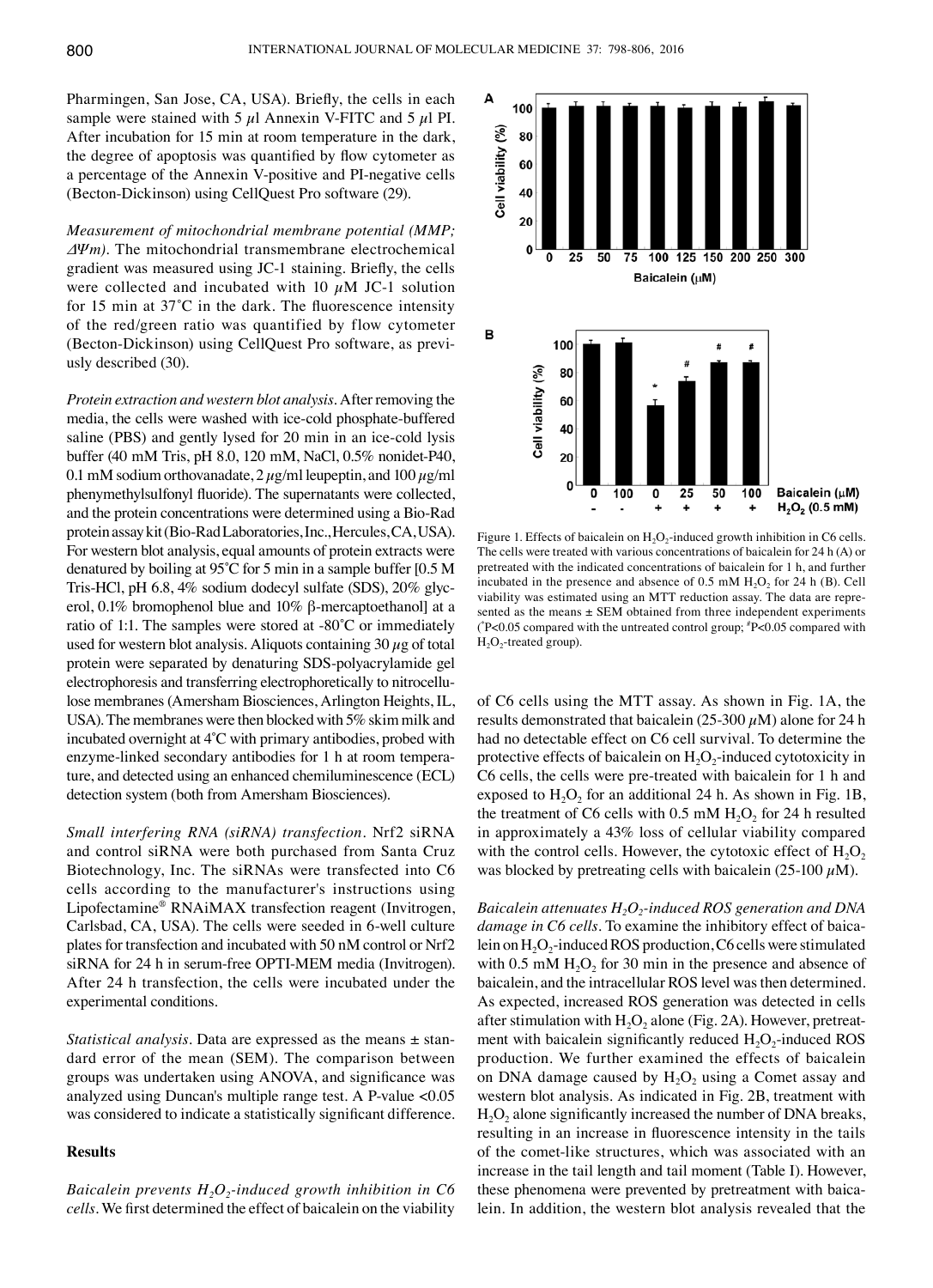

Figure 2. Effects of baicalein on H<sub>2</sub>O<sub>2</sub>-induced reactive oxygen species (ROS) generation, DNA damage, and γH2A.X phosphorylation in C6 cells. The cells were pretreated with the indicated concentration of baicalein for 1 h and then stimulated with or without 0.5 mM H<sub>2</sub>O<sub>2</sub> for 30 min. The cells were incubated at 37°C in the dark for 20 min with a culture medium containing 10  $\mu$ M DCFH-DA to monitor ROS production. ROS generation was measured by flow cytometry (A). The cells were pretreated with baicalein for 1 h and further incubated in the presence and absence of 0.5 mM  $H_2O_2$  for 24 h. The comet assay was performed to detect cellular DNA damage, and representative photographs of the comets were taken using a fluorescence microscope (x200 original magnification) (B). Cellular proteins isolated in cells grown under the same conditions as (B) were separated on SDS-polyacrylamide gels and transferred to nitrocellulose membranes. The membranes were probed with specific antibodies against p-γH2A.X and β-actin (C), as a loading control.

Table I. Preventive effect exerted by baicalein on  $H_2O_2$ -induced DNA damage in C6 cells (means  $\pm$  SEM).

| Compounds                               | Scored cells | Tail moment     | Tail length      |
|-----------------------------------------|--------------|-----------------|------------------|
| Control                                 | 100          | $2.27 \pm 0.81$ | $64.4+4.97$      |
| Baicalein (100 $\mu$ M)                 | 100          | $1.50 \pm 1.23$ | $53.16 \pm 8.13$ |
| $H2O2$ (0.5 mM)                         | 100          | $42.09 + 4.34$  | $156.55+9.04$    |
| Baicalein+H <sub>2</sub> O <sub>2</sub> | 100          | $4.75 \pm 1.72$ | $97.66 \pm 6.21$ |
|                                         |              |                 |                  |

level of p-γH2A.X, a classic marker of DNA double-strand break formation (31), in C6 cells treated with  $H_2O_2$  alone was markedly increased. However, pretreatment with baicalein was found to inhibit the increase in  $p-\gamma H2A.X$  expression caused by treatment with  $H_2O_2$  (Fig. 2C).

*Baicalein reduces H<sub>2</sub>O<sub>2</sub>-induced loss of MMP and apoptosis in C6 cells.* As mitochondrial permeability is critical for the oxidative stress-induced apoptotic pathway (32), we evaluated the effect of baicalein on the MMP of C6 cells using flow cytometry. After incubation with  $H_2O_2$  alone, the loss of MMP was markedly increased compared to the untreated control(Fig. 3A), which indicated mitochondrial damage and dysfunction. By contrast, pretreatment with baicalein effectively prevented the loss of MMP induced by  $H_2O_2$  in a concentration-dependent manner. We also examined the ability of baicalein to protect against  $H_2O_2$ -triggered C6 cell apoptosis using Annexin V/ PI-staining. The flow cytometry results indicated that the percentage of apoptotic cells treated with  $0.5 \text{ mM H}_2\text{O}_2$  was approximately 51% (Fig. 3B), which was significantly reduced by pretreatment with baicalein. Furthermore, we determined the effects of baicalein on the expression of apoptosis-related proteins PARP and XIAP. As illustrated in Fig. 3C, the degradation of PARP and the downregulation of XIAP were observed in  $H_2O_2$ -treated C6 cells. However, pretreatment with baicalein effectively protected against these changes.

*Baicalein upregulates Nrf2, HO-1 and TrxR1 expression in C6 cells.* The fact that Nrf2 signaling regulates cellular antioxidant response has been well documented (33). We sought to determine whether signaling was associated with baicaleinmediated neuroprotection. Western blot analysis indicated that treating C6 cells with baicalein induced the expression of Nrf2 protein in a concentration- and time-dependent manner, which was associated with the downregulation of Keap1 (Fig. 4). Concomitant with the induction of Nrf2, the levels of HO-1 and TrxR1 were also markedly increased after treatment with baicalein in C6 cells.

*Induction of HO-1 and TrxR1 is involved in the protective effect exerted by baicalein against*  $H_2O_2$  *treatment in C6 cells.* In order to investigate the role of HO-1 induction in the baicalein‑mediated neuroprotective effects exerted against oxidative stress, we inhibited HO-1 activity using ZnPP, a specific inhibitor of HO-1. As shown in Fig. 5A and B, in the presence of ZnPP, the protective effects of baicalein on  $H_2O_2$ -induced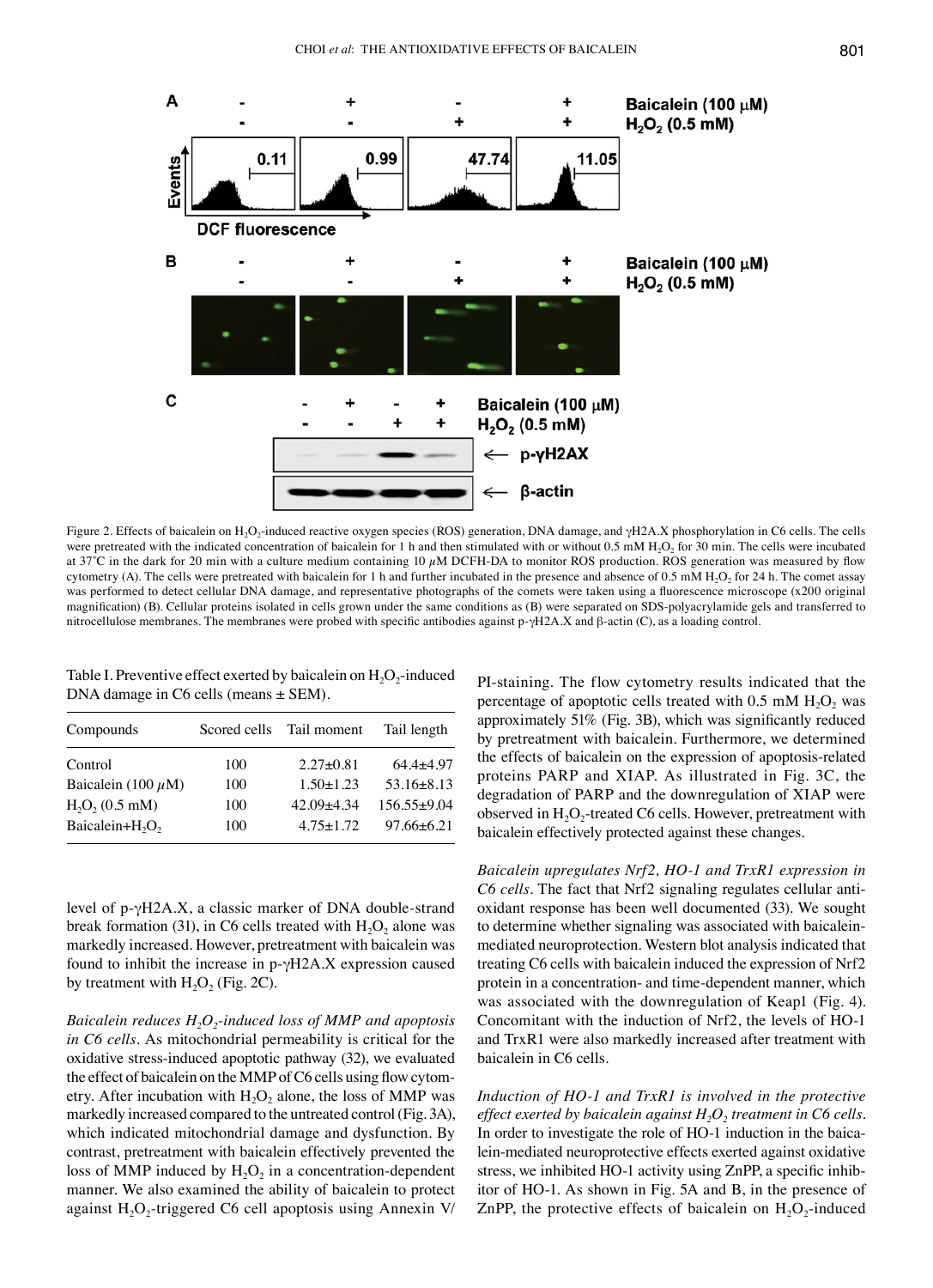

Figure 3. Effects of baicalein on  $H_2O_2$ -induced loss of mitochondrial membrane potential (MMP), apoptosis, poly(ADP-ribose) polymerase (PARP) degradation, and X-linked inhibitor of apoptosis protein (XIAP) inhibition in C6 cells. The cells were pretreated with various concentrations of baicalein for 1 h, and then incubated with and without  $0.5 \text{ mM H}_2\text{O}_2$  for 24 h (A and B). The cells were collected and incubated with 10  $\mu$ M JC-1 for 15 min at 37°C in the dark. The cells were then washed once with PBS, and mean JC-1 fluorescence intensity was detected using a flow cytometer (A). The cells were stained with FITC-conjugated Annexin V and PI for flow cytometric analysis (B). The percentage of apoptotic cells was determined by counting the percentage of Annexin V-positive cells. The data are represented as the means ± SEM values obtained from three independent experiments (\* P<0.05 compared with untreated control group;  $^{\#}P<0.05$  compared with  $\rm H_2O_2$ -treated group). Cells were pretreated with 100  $\mu$ M baicalein for 1 h and then incubated with and without  $0.5 \text{ mM } H_2O_2$  for 24 h. The cells were lysed, and the cellular proteins were separated on SDS-polyacrylamide gels and transferred to nitrocellulose membranes. The membranes were probed with specific antibodies against PARP and XIAP (C). β-actin was used as the loading control.

loss of MMP and reduction of cell viability were significantly attenuated. Furthermore, ZnPP blocked the protection provided by baicalein against  $H_2O_2$ -induced degradation of PARP, phosphorylation of γH2A.X, and downregulation of XIAP as well as apoptosis (Fig. 5C and D). To determine whether the protective effect of baicalein was related to its inductive effect on TrxR1 expression, we blocked TrxR1 activity using auranofin, a selective TrxR1 inhibitor. The results indicated that auranofin also reversed the inhibition of loss of MMP and apoptotic activity caused by baicalein in  $H_2O_2$ -stimulated C6 cells (Fig. 6).

*Baicalein upregulates HO-1 and TrxR1 expression via Nrf2 activation in C6 cells.* It has previously been reported that HO-1



Figure 4. Effects of baicalein on the levels of nuclear factor-erythroid 2-related factor 2 (Nrf2), Kelch-like ECH-associated protein-1 (Keap1), heme oxygenase-1 (HO-1), and thioredoxin reductase 1 (TrxR1) in C6 cells. The cells were incubated for the indicated periods of time with 100  $\mu$ M baicalein (A) or with various concentrations of baicalein for 6 h (B). Cellular proteins were separated on SDS-polyacrylamide gels and transferred to nitrocellulose membranes. The membranes were probed with specific antibodies against Nrf2, Keap1, HO-1 and TrxR1. β-actin was used as the loading control.

and TrxR1 are regulated through the Nrf2 cascade (19,34‑36). We developed an Nrf2 gene knockdown model using siRNA transfection to demonstrate the contribution of Nrf2 signaling to the negative effects of baicalein on  $H_2O_2$ -induced cytotoxicity. Western blot analysis indicated that Nrf2 siRNA reduced the baicalein-induced expression of Nrf2 compared with untransfected control and control siRNA-transfected cells) (Fig. 7A). The baicalein-induced expression of HO-1 and TrxR1 was also blocked by Nrf2 siRNA, which is evidence that the augmentation of HO-1 and TrxR1 was mediated by Nrf2. Furthermore, Nrf2 siRNA significantly attenuated the protective effects of baicalein against the  $H_2O_2$ -induced reduction of cell viability and apoptosis (Fig. 7B and C), which was associated with the disappearance of the potential of baicalein to protect against  $H_2O_2$ -induced PARP degradation, γH2A.X phosphorylation and XIAP reduction (Fig. 7D).

## **Discussion**

The excessive production of ROS, which causes oxidative damage to proteins, lipids and DNA, is one of the most prominent factors related to neurodegeneration (37). The mitochondrial electron transport system is a major source of intracellular ROS generation (32), whereby the mitochondria play a pivotal role in the process of ROS-mediated cell death. Moreover,  $H_2O_2$  directly induces mitochondrial dysfunction, followed by a rapid efflux of intracellular ROS, which increases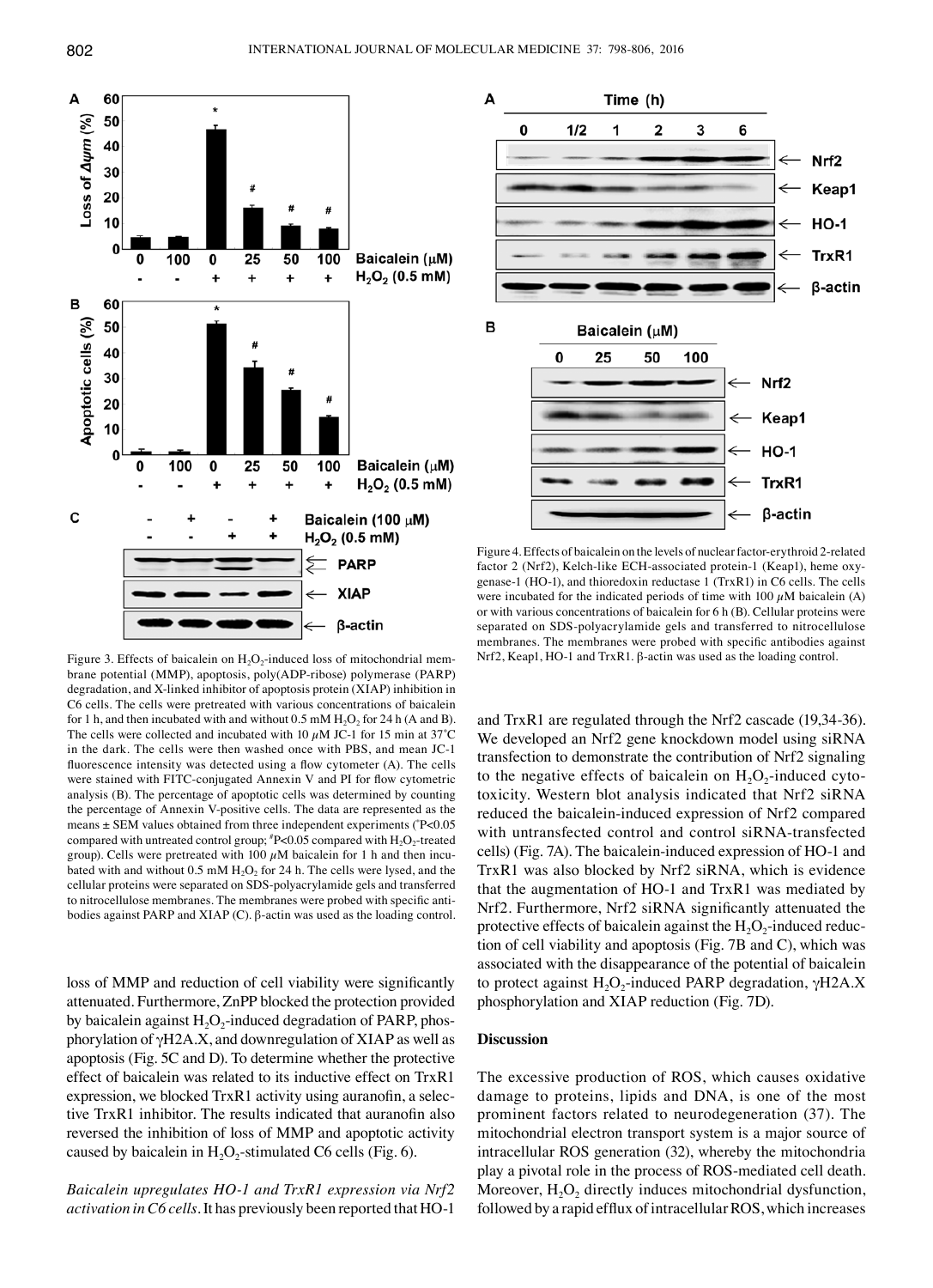

Figure 5. Effects of a heme oxygenase-1 (HO-1) inhibitor on the baicalein-mediated attenuation of mitochondrial membrane potential (MMP) loss, growth inhibition, and apoptosis caused by H<sub>2</sub>O<sub>2</sub> in C6 cells. The cells were pretreated for 1 h with 100  $\mu$ M baicalein and then treated for 24 h with or without 0.5 mM H<sub>2</sub>O<sub>2</sub> in the absence or presence of 2.5  $\mu$ M zinc protoporphyrin (ZnPP). After incubation with 10  $\mu$ M JC-1 for 20 min, JC-1 fluorescence intensity was detected using a flow cytometer (A). Cell viability was assessed using an MTT reduction assay (B). Cellular proteins were separated on SDS-polyacrylamide gels and transferred to nitrocellulose membranes. The membranes were probed with specific antibodies against poly(ADP-ribose) polymerase (PARP), X-linked inhibitor of apoptosis protein (XIAP) and p-γH2A.X (C). β-actin was used as the loading control. To quantify the degree of apoptosis, the cells were stained with FITC-conjugated Annexin V and propidium iodide (PI) for flow cytometric analysis (D). The data are represented as the means  $\pm$  SEM values obtained from three independent experiments (\*P<0.05 compared with untreated group; \*P<0.05 compared with H<sub>2</sub>O<sub>2</sub> and  $H_1O_2$  and baicalein-treated group).



Figure 6. Effects of a thioredoxin reductase 1 (TrxR1) inhibitor on the baicalein-mediated attenuation of loss of mitochondrial membrane potential (MMP), growth inhibition, and apoptosis by H<sub>2</sub>O<sub>2</sub> in C6 cells. The cells were pretreated for 1 h with 100  $\mu$ M baicalein and then treated for 24 h with or without 0.5 mM H<sub>2</sub>O<sub>2</sub> in the absence or presence of 0.5  $\mu$ M auranofin. After incubation with 10  $\mu$ M JC-1 for 20 min, JC-1 fluorescence intensity was detected using a flow cytometer (A). Cell viability was assessed using an MTT reduction assay (B). Cellular proteins were separated on SDS-polyacrylamide gels and transferred to nitrocellulose membranes. The membranes were probed with specific antibodies against poly(ADP-ribose) polymerase (PARP), X-linked inhibitor of apoptosis protein (XIAP) and p-γH2A.X (C). β-actin was used as the loading control. To quantify the degree of apoptosis, the cells were stained with FITC-conjugated Annexin V and propidium iodide (PI) for flow cytometry analysis (D). The data are represented as the means  $\pm$  SEM values obtained from three independent experiments ( $P$ <0.05 compared with the untreated group;  $P$ <0.05 compared with  $H_2O_2$ -treated group;  $P$ <0.05 compared with  $H_2O_2$ - and baicalein-treated group).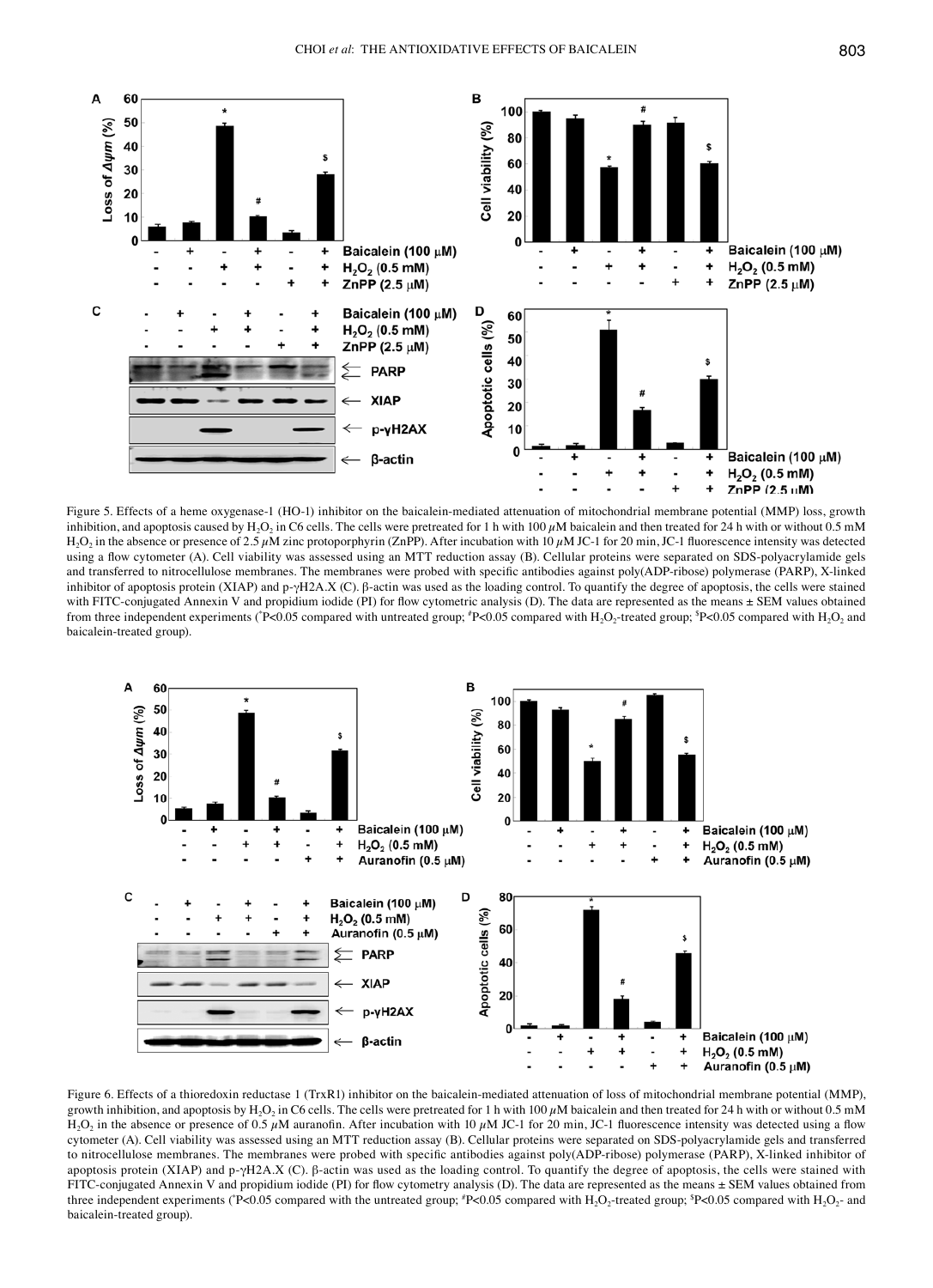

Figure 7. Nuclear factor-erythroid 2-related factor 2 (Nrf2)-mediated induction of heme oxygenase-1 (HO-1) and thioredoxin reductase 1 (TrxR1) by baicalein in C6 cells. The cells were transfected with a control (Con siRNA, as a negative control for RNA interference) and Nrf2 siRNA. After 24 h, the cells were treated with 100  $\mu$ M baicalein for 1 h and then stimulated with or without 0.5 mM H<sub>2</sub>O<sub>2</sub> for 24 h. Cellular proteins were separated on SDS-polyacrylamide gels and transferred to nitrocellulose membranes. The membranes were probed with the indicated antibodies (A and D). β-actin was used as the loading control. Cell viability was assessed using an MTT reduction assay (B). To quantify the degree of apoptosis, the cells were stained with FITC‑conjugated Annexin V and propidium iodide (PI) for flow cytometry analysis (C). The results are in mean ± SEM values obtained from three independent experiments (\*P<0.05 compared with the untreated group;  $P \le 0.05$  compared with  $H_2O_2$ -treated group;  $P \le 0.05$  compared with  $H_2O_2$ - and baicalein-treated group).

the permeabilization and depolarization of the mitochondrial membrane. This event likely facilitates the rapid disruption of MMP and the release of apoptosis-inducing factors that activate the caspase-dependent signaling cascades in the induction of apoptosis (38). Therefore, the search for functional food or bioactive compounds that act against oxidative stress is critical for the prevention and cure of neurodegenerative disorders. The purpose of the present study was to determine whether baicalein blocked  $H_2O_2$ -induced oxidative stress in C6 cells or not. The results demonstrated that treatment of C6 cells with  $H_2O_2$  caused the marked intracellular accumulation of ROS and the loss of MMP, and further inhibited cell survival, leading to apoptosis. However, when the C6 cells were pretreated with baicalein, the  $H_2O_2$ -induced generation of ROS, loss of MMP, reduction of cell viability, and apoptosis were significantly attenuated, as previously reported in studies on other neuron-like cells (27). Thus, we presume that baicalein improves mitochondrial function through eliminating the overproduction of ROS induced by  $H_2O_2$  and thereby reducing  $H_2O_2$ -induced apoptosis. In addition, our results showed that  $H<sub>2</sub>O<sub>2</sub>$  treatment increased DNA tail moment and length in the comet assay and expression of p-γH2A.X, which are widely used markers for the detection of DNA damage (31). However, in the present study, both events were abolished by baicalein, indicating that it protected against  $H_2O_2$ -induced apoptosis in the C6 cells by reducing the amount of DNA damage caused by the destructive impact of oxidative stress in the C6 cells.

Apoptosis, which is programmed cell death, is a tightly regulated cell suicide response that facilitates the correct development and homeostasis of multicellular organisms; in mammalian cells, two major apoptotic pathways (the cell death receptor-mediated and mitochondrial-mediated apoptotic pathways) have been studied (39). Previous research has indicated that the impairment of MMP and ROS generation is closely linked to the initiation of caspase-dependent apoptotic signaling in many types of cells (5). Caspases, which are a family of cysteine acid proteases, are the central regulators of the execution of cell death in response to various apoptotic stimuli (40). In the final stage of apoptosis, both pathways induce the activation of executioner caspases, such as caspase-3 and -7, which results in the degradation of substrate proteins, such as PARP, a biochemical hallmark of cell apoptosis (39). The activation of caspases may also be regulated by a variety of proteins, including members of the inhibitor of apoptosis proteins (IAP) family, which promote cell survival after a wide variety of apoptotic stimuli elicited via intrinsic and extrinsic pathways through selectively binding with caspases, thus inhibiting caspase activity and apoptosis (39). Moreover, previous research has indicated that  $H_2O_2$  induces apoptosis through the activation of caspases in addition to the inhibition of IAP family proteins (41). In the present study, western blot analyses revealed that baicalein effectively blocked the  $H_2O_2$ -induced cleavage of PARP, a downstream target protein of the activated caspase-3 in C6 cells. Under the same conditions, baicalein also rescued the  $H_2O_2$ -induced downregulation of XIAP, a representative member of the IAP family, compared with the control. Although further molecular studies are needed, our findings indicate that baicalein potentially prevents  $H_2O_2$ -induced apoptosis through the inactivation of caspase cascades in C6 cells.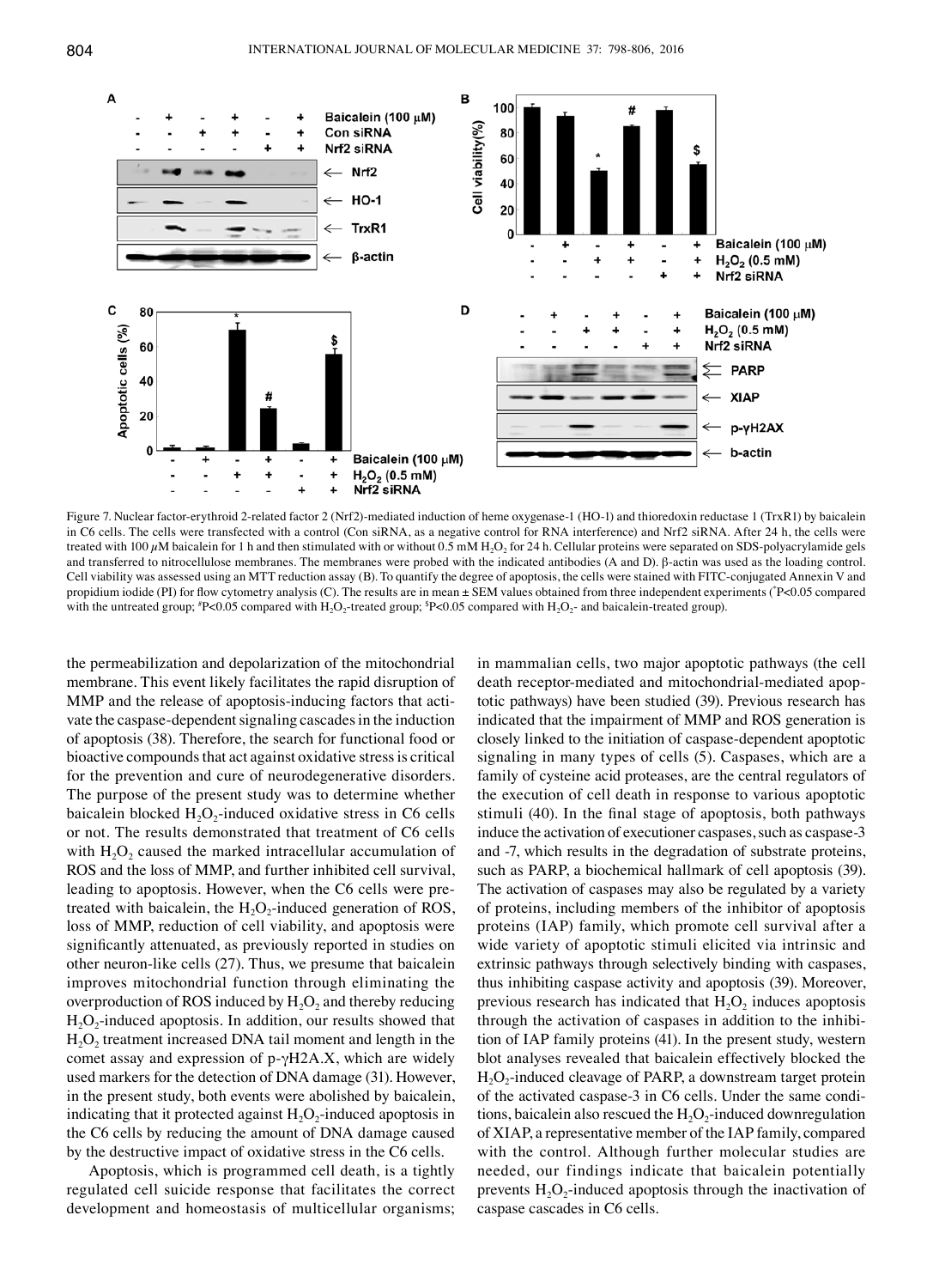Previous research has suggested that Nrf2, a master cellular sensor for oxidative stress, and its repressor, Keap1, play indispensable roles in protecting a variety of tissues from a wide array of toxic insults, including oxidative stress. Under normal conditions, Nrf2 is inactive and bound in the cytosol by Keap1 (35). The dissociation of Nrf2 from Keap1 is a prerequisite for nuclear translocation, and the subsequent DNA binding of Nrf2 is necessary to regulate the inducible expression of cytoprotective phase II enzymes (15,18). In the present study, we found that baicalein increased Nrf2 protein expression and decreased Keap1 in a concentration- and time‑dependent manner in C6 cells. These results are consistent with those of previous studies(42-44), and were associated with the induction of HO-1 and TrxR1. However, the inhibition of HO-1 function using ZnPP significantly weakened the inhibitory effects of baicalein on  $H_2O_2$ -induced MMP loss, growth inhibition, and apoptosis by blocking PARP cleavage, XIAP inhibition, and γH2A.X phosphorylation. Moreover, pre‑treatment with a TrxR1 inhibitor also markedly abrogated the protective effects of baicalein against  $H_2O_2$ -induced oxidative stress. In addition, the knockdown of Nrf2 by Nrf2-targeted siRNA completely cancelled out baicalein‑induced HO-1 and TrxR1 expression, suggesting that Nrf2 is a critical upstream regulator of the baicalein-mediated induction of HO-1 and TrxR1. Furthermore, the removal of Nrf2 also halted the baicalein-induced restoration of  $H_2O_2$ -mediated growth inhibition and the apoptosis of C6 cells. These results suggest that the Nrf2-dependent induction of HO-1 and TrxR1 by baicalein, at least in part, may participate in the protection against oxidative stress in C6 cells.

In conclusion, the results of our present study clearly demonstrated that baicalein exerted a protective effect against  $H_2O_2$ -induced DNA damage, growth inhibition, and apoptosis in C6 cells. Baicalein also successfully suppressed the accumulation of intracellular ROS, leading to substantial regain of MMP, at least in part, through the activation of Nrf2 signaling and the induction of HO-1 and TrxR1. These findings suggest that baicalein has a potential neuroprotective value as an antioxidant agent.

## **Acknowledgements**

The present study was supported by the Basic Science Research Program through the National Research Foundation of Korea (NRF) grant funded by the Korea Government (no. 2015R1A2A2A01004633) and the High Value-added Food Technology Development Program (314043-3), Ministry of Agriculture, Food and Rural Affairs.

#### **References**

- 1. Dringen R, Kussmaul L and Hamprecht B: Detoxification of exogenous hydrogen peroxide and organic hydroperoxides by cultured astroglial cells assessed by microtiter plate assay. Brain Res Brain Res Protoc 2: 223-228, 1998.
- 2. Dringen R, Pawlowski PG and Hirrlinger J: Peroxide detoxification by brain cells. J Neurosci Res 79: 157-165, 2005.
- 3. Forman HJ: Use and abuse of exogenous  $H<sub>2</sub>O<sub>2</sub>$  in studies of signal transduction. Free Radic Biol Med 42: 926-932, 2007.
- 4. Halliwell B: Oxidative stress and neurodegeneration: where are we now? J Neurochem 97: 1634-1658, 2006.
- 5. Ray PD, Huang BW and Tsuji Y: Reactive oxygen species (ROS) homeostasis and redox regulation in cellular signaling. Cell Signal 24: 981-990, 2012.
- 6. Ott M, Gogvadze V, Orrenius S and Zhivotovsky B: Mitochondria, oxidative stress and cell death. Apoptosis 12: 913-922, 2007.
- 7. Coyle JT and Puttfarcken P: Oxidative stress, glutamate, and neurodegenerative disorders. Science 262: 689-695, 1993.
- 8. Tuppo EE and Arias HR: The role of inflammation in Alzheimer's disease. Int J Biochem Cell Biol 37: 289-305, 2005.
- 9. Minghetti L, Polazzi E, Nicolini A and Levi G: Opposite regulation of prostaglandin E2 synthesis by transforming growth factor-beta1 and interleukin 10 in activated microglial cultures. J Neuroimmunol 82: 31-39, 1998.
- 10. Arnér ES: Focus on mammalian thioredoxin reductases important selenoproteins with versatile functions. Biochim Biophys Acta 1790: 495-526, 2009.
- 11. Nakamura T, Nakamura H, Hoshino T, Ueda S, Wada H and Yodoi J: Redox regulation of lung inflammation by thioredoxin. Antioxid Redox Signal 7: 60-71, 2005.
- 12. Rhee SG, Chae HZ and Kim K: Peroxiredoxins: a historical overview and speculative preview of novel mechanisms and emerging concepts in cell signaling. Free Radic Biol Med 38: 1543-1552, 2005.
- 13. Scapagnini G, Butterfield DA, Colombrita C, Sultana R, Pascale A and Calabrese V: Ethyl ferulate, a lipophilic polyphenol, induces HO-1 and protects rat neurons against oxidative stress. Antioxid Redox Signal 6: 811-818, 2004.
- 14. Sakata Y, Zhuang H, Kwansa H, Koehler RC and DoréS: Resveratrol protects against experimental stroke: putative neuroprotective role of heme oxygenase 1. Exp Neurol 224: 325-329, 2010.
- 15. Chapple SJ, Siow RC and Mann GE: Crosstalk between Nrf2 and the proteasome: therapeutic potential of Nrf2 inducers in vascular disease and aging. Int J Biochem Cell Biol 44: 1315‑1320, 2012.
- 16. Jeong WS, Jun M and Kong AN: Nrf2: a potential molecular target for cancer chemoprevention by natural compounds. Antioxid Redox Signal 8: 99-106, 2006.
- 17. Kensler TW, Wakabayashi N and Biswal S: Cell survival responses to environmental stresses via the Keap1-Nrf2-ARE pathway. Annu Rev Pharmacol Toxicol 47: 89-116, 2007.
- 18. Chen XL and Kunsch C: Induction of cytoprotective genes through Nrf2/antioxidant response element pathway: a new therapeutic approach for the treatment of inflammatory diseases. Curr Pharm Des 10: 879-891, 2004.
- 19. Brigelius-Flohé R, Müller M, Lippmann D and Kipp AP: The yin and yang of nrf2-regulated selenoproteins in carcinogenesis. Int J Cell Biol 2012: 486147, 2012.
- 20. Ciesielska E, Gwardys A and Metodiewa D: Anticancer, antiradical and antioxidative actions of novel Antoksyd S and its major components, baicalin and baicalein. Anticancer Res 22: 2885-2891, 2002.
- 21. Li-Weber M: New therapeutic aspects of flavones: the anticancer properties of *Scutellaria* and its main active constituents Wogonin, Baicalein and Baicalin. Cancer Treat Rev 35: 57-68, 2009.
- 22. Lebeau A, Esclaire F, Rostène W and Pélaprat D: Baicalein protects cortical neurons from beta-amyloid (25-35) induced toxicity. Neuroreport 12: 2199-2202, 2001.
- 23. Wang SY, Wang HH, Chi CW, Chen CF and Liao JF: Effects of baicalein on beta-amyloid peptide-(25-35)-induced amnesia in mice. Eur J Pharmacol 506: 55-61, 2004.
- 24. Liu C, Wu J, Xu K, Cai F, Gu J, Ma L and Chen J: Neuroprotection by baicalein in ischemic brain injury involves PTEN/AKT pathway. J Neurochem 112: 1500-1512, 2010.
- 25. Xue X, Qu XJ, Yang Y, Sheng XH, Cheng F, Jiang EN, Wang JH, Bu W and Liu ZP: Baicalin attenuates focal cerebral ischemic reperfusion injury through inhibition of nuclear factor κB p65 activation. Biochem Biophys Res Commun 403: 398-404, 2010.
- 26. Jiang M, Porat-Shliom Y, Pei Z, Cheng Y, Xiang L, Sommers K, Li Q, Gillardon F, Hengerer B, Berlinicke C, *et al*: Baicalein reduces E46K alpha-synuclein aggregation in vitro and protects cells against E46K alpha-synuclein toxicity in cell models of familiar Parkinsonism. J Neurochem 114: 419-429, 2010.
- 27. Lee HJ, Noh YH, Lee DY, Kim YS, Kim KY, Chung YH, Lee WB and Kim SS: Baicalein attenuates 6-hydroxydopamine‑induced neurotoxicity in SH-SY5Y cells. Eur J Cell Biol 84: 897-905, 2005.
- 28. Osman AG, Mekkawy IA, Verreth J, Wuertz S, Kloas W and Kirschbaum F: Monitoring of DNA breakage in embryonic stages of the African catfish *Clarias gariepinus* (Burchell, 1822) after exposure to lead nitrate using alkaline comet assay. Environ Toxicol 23: 679-687, 2008.
- 29. Kim YS, Li XF, Kang KH, Ryu B and Kim SK: Stigmasterol isolated from marine microalgae *Navicula incerta* induces apoptosis in human hepatoma HepG2 cells. BMB Rep 47: 433-438, 2014.